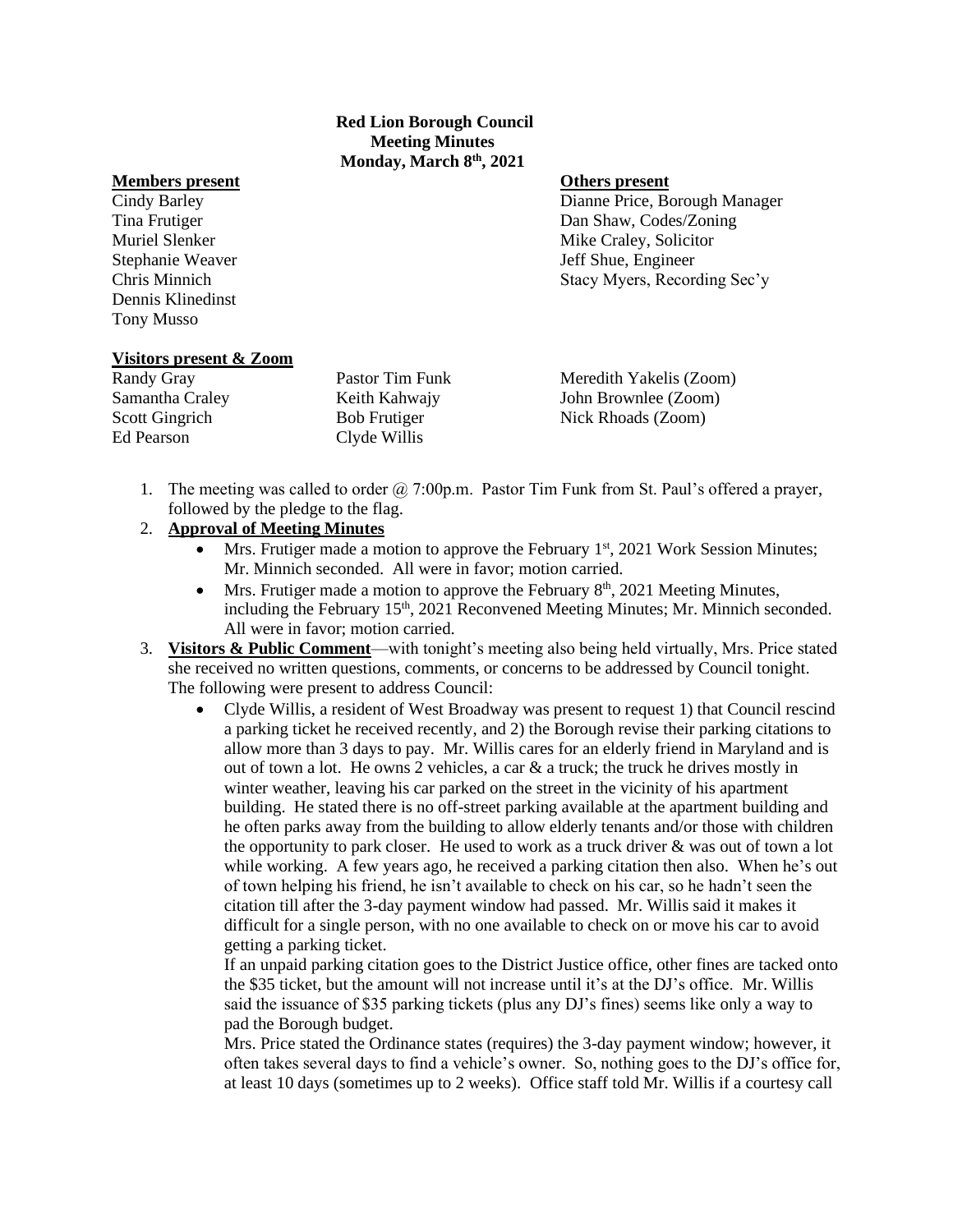is made to the Borough Office, notifying them that a resident will be out of town  $\&$  aren't able to move their vehicle, a parking ticket won't be issued.

With parking shortages already a problem in the Borough, Council said the parking citations aren't a way to punish residents or raise money for the budget, but to get cars moved in an effort to "free up" parking for others. Mr. Willis understands the Borough's reasoning but wanted to explain his situation.

Of note, street sweeping is coming up in a few weeks, and parking citations during that time are increased to \$100. If residents are out of town, they're urged to contact the Borough Office because heavier fines will be issued during that time.

Because there is no off-street parking provided by his landlord, Mrs. Barley made a motion to waive Mr. Willis' parking ticket; Mrs. Slenker seconded. Motion carried with Mr. Klinedinst & Ms. Weaver opposing.

Mr. Musso also mentioned that Mr. Willis served 3 tours in Iraq & thanked him for his service. Mr. Willis thanked Council for their decision & their time.

- Ed Pearson asked & discussed:
	- $\circ$  Why the tickets for street sweeping are \$100 & everyday parking citations are \$35? Council said the street sweeping fines were increased years ago because no one had moved their cars, making it impossible to conduct street sweeping successfully. The Borough used to rent the street sweeping equipment, so time was of the essence to get it done. The Borough now owns a street sweeper, but signs are posted well in advance to let residents know of the street sweeping schedule & the warning of parking citations.
	- $\circ$  Recently, he made a PA One Call because he was cutting down trees & grinding stumps. The Borough's stormwater was not marked & he questioned why it wasn't. If he had hit it, would he have been liable? Mr. Craley said if Mr. Pearson made the PA One Call (which is documented) and hits the utility that is not marked or is mismarked, he would not be liable for a repair as long as the utility is in his dig area.

Recently, he had experienced vandalism on his personal vehicles  $\&$  he would like to install a fence to restrict people from going up over the bank (on his property near Charles Street). Is he responsible for a 2nd PA One Call before digging for a fence? Mr. Pearson understood the 1<sup>st</sup> PA One Call is free for residents, but there is a charge for a  $2<sup>nd</sup>$  call. In the area he wants to dig for the fence, the Borough has an underground stormwater system. If the Borough neglected to mark stormwater for Mr. Pearson's  $1<sup>st</sup> PA$  One Call, shouldn't they be responsible to mark it this time for his fence (even though it's essentially his 2<sup>nd</sup> PA One Call)? He understands he must apply for a new permit for the fence, but he's asking if the Borough can come mark the stormwater since they didn't when he made the 1<sup>st</sup> call. His next step would be to install video cameras because of the amount of trespassers & vandalism taking place on his property.

Mr. Pearson said he needs something to keep overflow from going over the hill, but if he needs to go through a zoning process, he will take it to the bottom of the hill where it was agreed the property line exists. Otherwise, he would keep the fencing at the top of that hill, but Dan Shaw would make the determination of what type of permit (building or zoning) is required in this situation.

Mr. Craley said ownership goes to the center line of the road  $\&$  a fence is subject to the right-of-way. As long as the fence isn't encroaching in the ROW, it can be installed on, but not over the property line.

Mr. Craley suggested Mr. Pearson apply for a zoning permit, then ask the Borough to mark the stormwater utility when he knows what timeframe he needs to dig for the fence.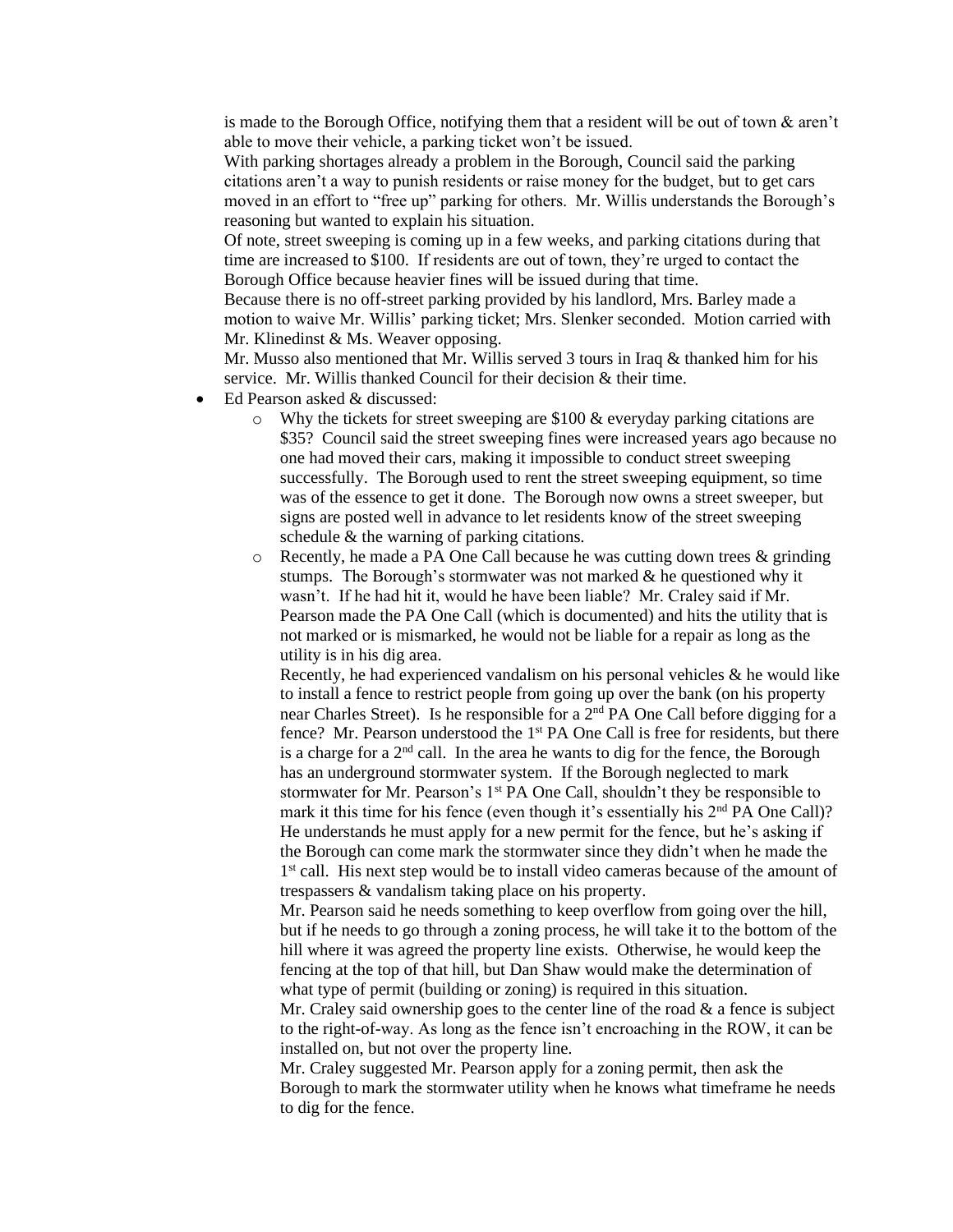- 4. **Mayor Hughes' Remarks & Recommendations**—Mayor Hughes was not at tonight's meeting as he isn't feeling well. He didn't submit a report, but Mr. Klinedinst thanked the Mayor for the recommendations he gave to Council regarding contract negotiations, employee performance evaluations & random drug testing.
- 5. **Public Safety**—Ms. Weaver presented:
	- **Fire Company Report**—Report was distributed; in addition, Chief Gingrich reported for February:
		- o 54 calls for service (7 ran for both Red Lion & Felton, 39 for RL; 8 for Felton)
		- o Red Lion Borough itself ran 14 calls.
		- o Training is something new listed on the report. There are typically 7-8 each month & those take place at either HACC or York County Fire School.
		- o Alliance Fire & Rescue is seeking a Business Secretary.
		- o Social members & volunteers are always needed.
		- o There are 3 separate halls (Red Lion Fire Hall, Felton Fire Hall & Fiddler's) available to rent for events.
		- o Council thanked Chief Gingrich & all Fire volunteers for everything they do.
	- **EMA Report**—distributed February's report to Council.
- 6. **Solicitor's Report**—Mr. Craley reported:
	- Projects moving forward & discussed this past month--252 N. Franklin Street (old David Edwards building) & Rutter's at Winterstown Road/South Main Street. Staff will continue to monitor both of these to ensure rules are being followed.
	- If special meetings are necessary for Ilyes Holdings (252 N. Franklin), they can be arranged, but York County Conservation District has given their approval for Jordan Ilyes to move forward with his plan.
	- Mr. Craley suggested reviewing & possibly amending the Zoning Ordinance to lessen parking requirements. This may benefit Mr. Ilyes (or future developments) while not burdening the community. Council is amenable to Mr. Craley researching other municipalities for this type of issue & making recommendations to Council.
	- He & Mrs. Price discussed how LERTA (Local Economic Revitalization Tax Assistance) can be beneficial to Ilyes Holdings & the project at 252 N. Franklin.
- 7. **Engineer's Report**—Jeff Shue reported:
	- YCCD is not requiring an NPDES permit for 252 N. Franklin Street. They also approved the stormwater & sedimentation controls that were submitted. Stormwater management data is in review per the Borough's Ordinance to ensure there will be no runoff problems.
	- Rutter's (Winterstown Rd.) plan had a lot of issues to clean up prior to returning to Red Lion's Planning Commission. Dan Shaw contacted their engineers asking that all issues are resolved to bring a clean plan before the Committee.
	- Glen Rexroth needs to resolve some issues with Windsor before bringing his plan before the Borough.
	- Road project bid has been extended to Monday, March  $15<sup>th</sup>$ . Mr. Klinedinst made a motion to extend the bid opening  $\&$  award until March 15<sup>th</sup>  $\&$  10am and to authorize Jeff Shue & Mrs. Price to accept the bids subject to an agreement by the Public Works Committee during that March 15<sup>th</sup> meeting. Mrs. Frutiger seconded. All were in favor; motion carried.
	- Finalizing the work involved in the Rt. 74/Rt. 24 Project—the permit is with PennDOT right now & Jeff suggested waiting for the approved permit before putting bid documents together for that work which includes road widening & overlay. He is projecting a possible May bid award with work beginning in August.
- 8. **Parks & Recreation Report**—Mrs. Barley & Meredith Yakelis reported: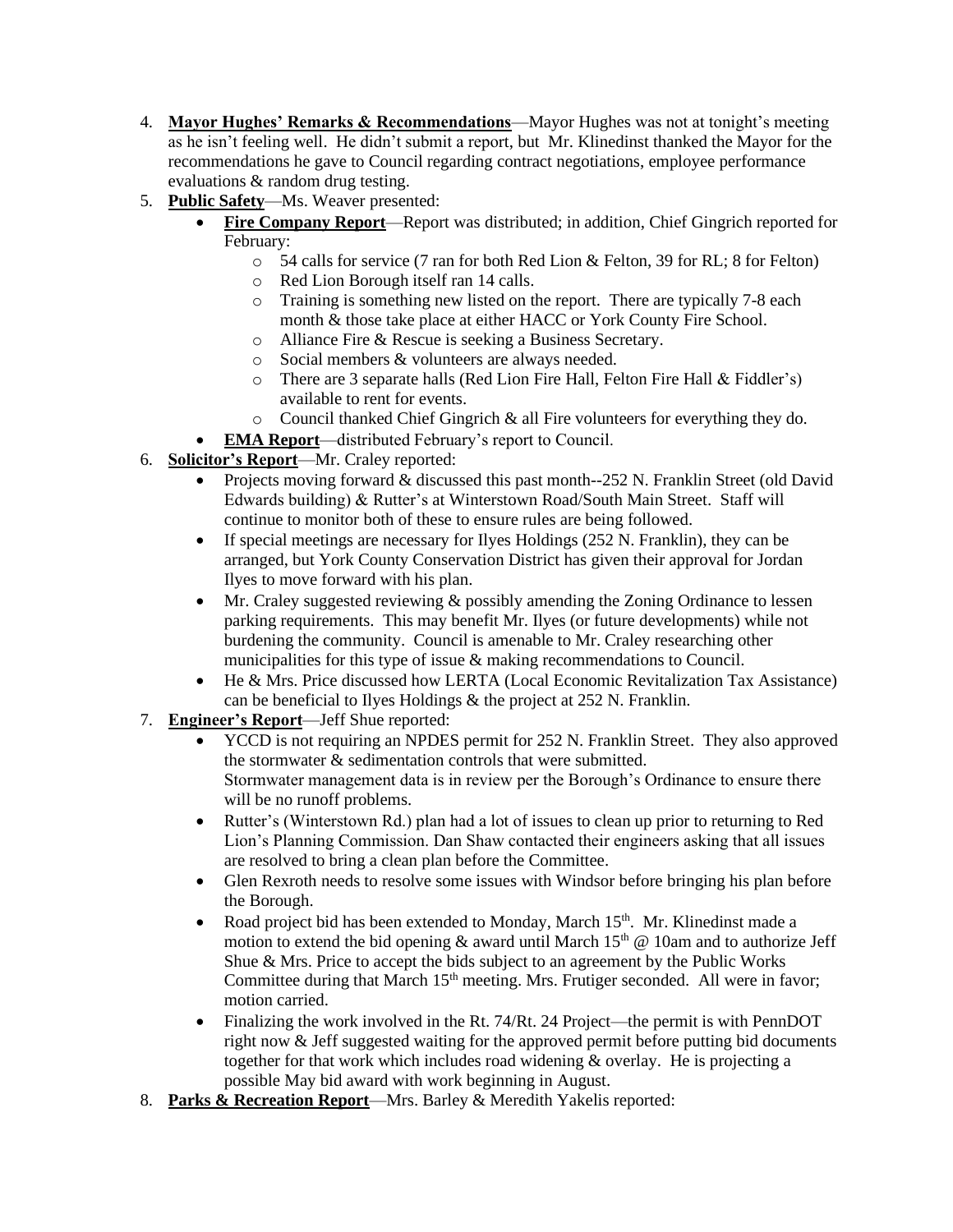- Softball program is starting, although the number of registrations are down, but that is the case across York County.
- Cheer program ended last week.
- 3 fitness classes, Kids' art & Kids' baking classes are all taking place currently.
- March  $27<sup>th</sup>$ —Easter Egg Hunt @ 11am; Allergy & Special Needs Hunt @ 11:30am—the 5 yr. & under group is now full.
- Suds 'n' Song plans are moving forward for Saturday, June 5<sup>th</sup>.
- Camp registration started last week—will begin mid-June thru mid-August.
- July  $4<sup>th</sup>$  Car Show is being planned.
- July 4<sup>th</sup> Fireworks—River Rock is not permitting their property to be used for setting off fireworks this year. Meredith is looking at other locations in the area for this event  $\&$ Mrs. Price will call the Jr. High also. More on this later.
- Babysitting course may be offered by RL Rec; Meredith is still in training to give the course.
- Food Truck Fridays are scheduled for the  $3<sup>rd</sup>$  Friday of June, July, August & September from 4:30-7:00pm at the Municipal Parking Lot.
- 9. **Municipal Services**—Mr. Minnich reported:
	- March  $17<sup>th</sup>$  are shut offs for delinquent water bills.
	- March  $22<sup>nd</sup>$ —street sweeping will take place. RLMA has asked the Borough to monitor the water usage during sweeping so it can be reported on their Chapter 110 Report.
	- April  $5<sup>th</sup>$ —flushing of water system. The Borough requested a Borough employee observe during flushing so any hydrants in disrepair, etc. can be noted.
	- 688 Atlantic Avenue hydrant that is leaking—Mr. Klinedinst suggested replacing the seal, which we could get from RLMA. Keith Kahwajy was present tonight & said he believes the shaft can be pulled from the hydrant, the seal can be replaced  $\&$  the shaft put back in. Mr. Klinedinst suggested we do this to save money right now & make the hydrant operable.
- 10. **Public Works**—Mr. Klinedinst reported:
	- Snow removal—12 citations were given after recent snowstorms.
	- N. Main Street sidewalk payment plans—payments are being received for all except 1 property where a lien was filed
	- Bobcat mini excavator—more research needs done before a purchase may be made
	- Conagra building is for sale for \$195,000
	- 2022 Project—he's proposing Boxwood Road because it's in disrepair. No sidewalks would be involved, only rolled curb. At the April Work Session, Council can discuss ideas for 2022 road projects.
	- Church Lane—areas of that street should be repaired prior to street sweeping.
- 11. **Planning, Zoning & Economic Development**—Mrs. Slenker reported:
	- No Planning Commission Meeting for March
	- No Zoning Hearing for March or April
	- Dan/Borough staff are still working with Glen Rexroth on his projects; more on that as it arises.
	- Dan received a letter from Labor & Industry regarding two items resulting from the recent audit/assessment:
		- o Mazie Gable's gazebo (outdoor classroom) plans weren't stamped by a licensed professional engineer. Per regulation law, if the work is done pro gratis, the plans don't need to be stamped, and Dan was told by someone at the school that Kinsley Construction did the work for free.